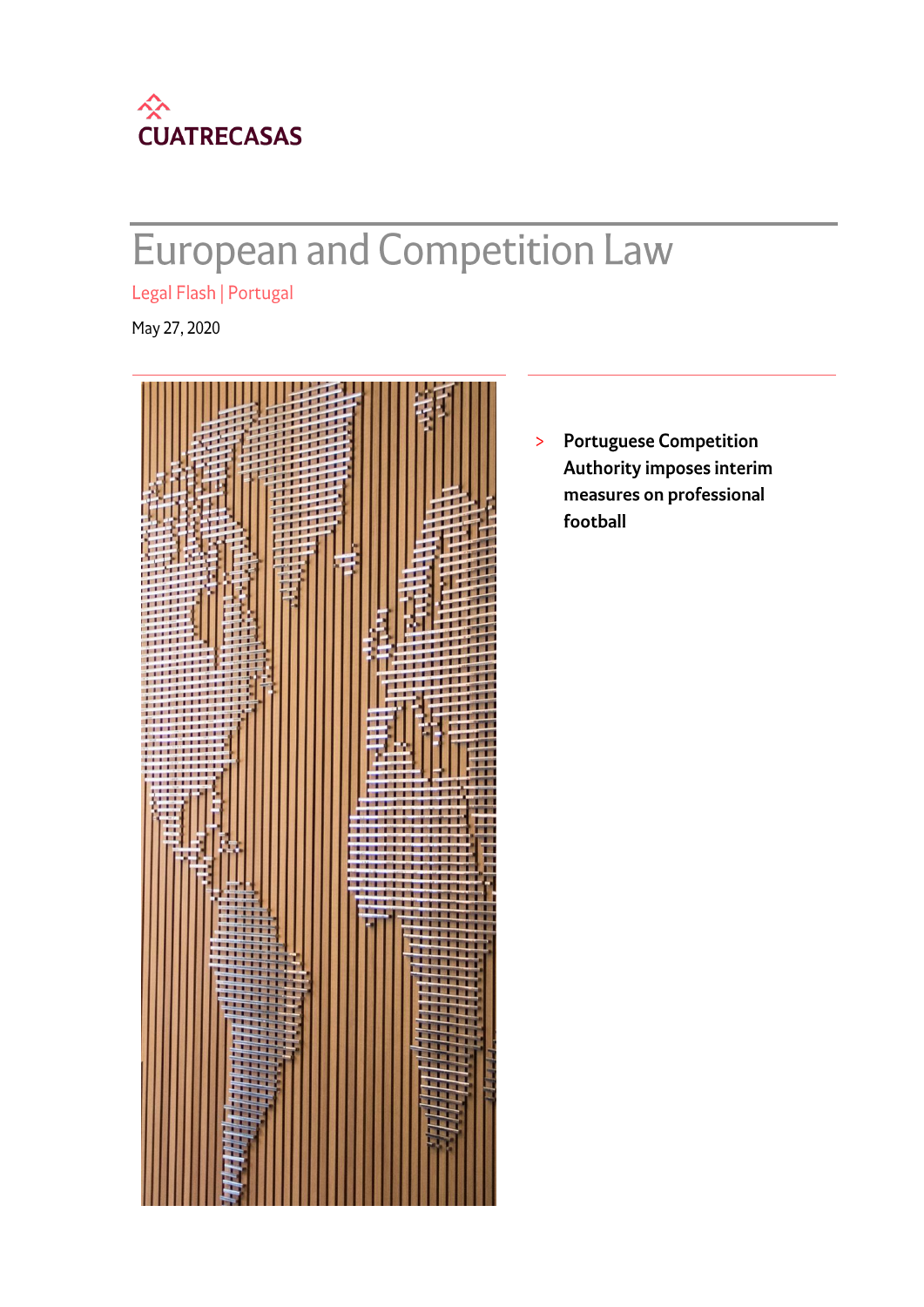

## **Portuguese Competition Authority imposes interim measures** on professional football

On May 26, 2020, one week before the football championship resumes, the Portuguese Competition Authority (AdC) announced that it has ordered the Portuguese Professional Football Association (LPFP) to suspend, with immediate effects, its resolution dated April 8, 2020. This resolution allegedly hindered clubs from hiring players who had unilaterally terminated their employment relationships on the basis of the COVID-19 pandemic.

The AdC has adopted the interim measures in the context of opening investigation proceedings against LPFP for a potential antitrust conduct. In these proceedings, the AdC will decide either to close the investigation or issue a statement of objections, which could result in a sanction.

If it concludes there is an antitrust infringement by an association of undertakings, the AdC may sanction the LPFP, its president or other members of its corporate bodies. Clubs that are members of the LPFP's corporate bodies (including Benfica, Porto and Sporting) may be jointly liable to pay the fine. To calculate the fine, which may be up to 10% of the annual turnover, the AdC should consider the associated clubs' aggregate turnover.

According to the AdC, the resolution established a horizontal no-poach agreement, adopted by the First and Second division clubs (with the participation of the LPFP's president), with "potential serious and irreparable impact of a practice that could harm the competition rules."

Under this resolution, clubs were allegedly hindered from hiring players from their rivals/competitors, restricting competition for the acquisition of players, who are deprived of their labor mobility.

Following the AdC's interim measures, the LPFP's resolution is no longer effective. The LPFP was ordered to communicate this to all its members (i.e., the clubs) and to issue a press release informing about the interim measures. The AdC's press release also mentions that the LPFP is ordered to pay €6,000 for each day it delays in adopting these measures.

Adopting interim measures is a deterrent instrument that the AdC has been reluctant to use. Under the Portuguese Competition Law, these measures are used to prevent serious and irreparable (or difficult to repair) damages for competition.

In adopting these interim measures, the AdC shows that it remains especially vigilant in its mission to detect possible abuses or anti-competitive practices that exploit the current pandemic.